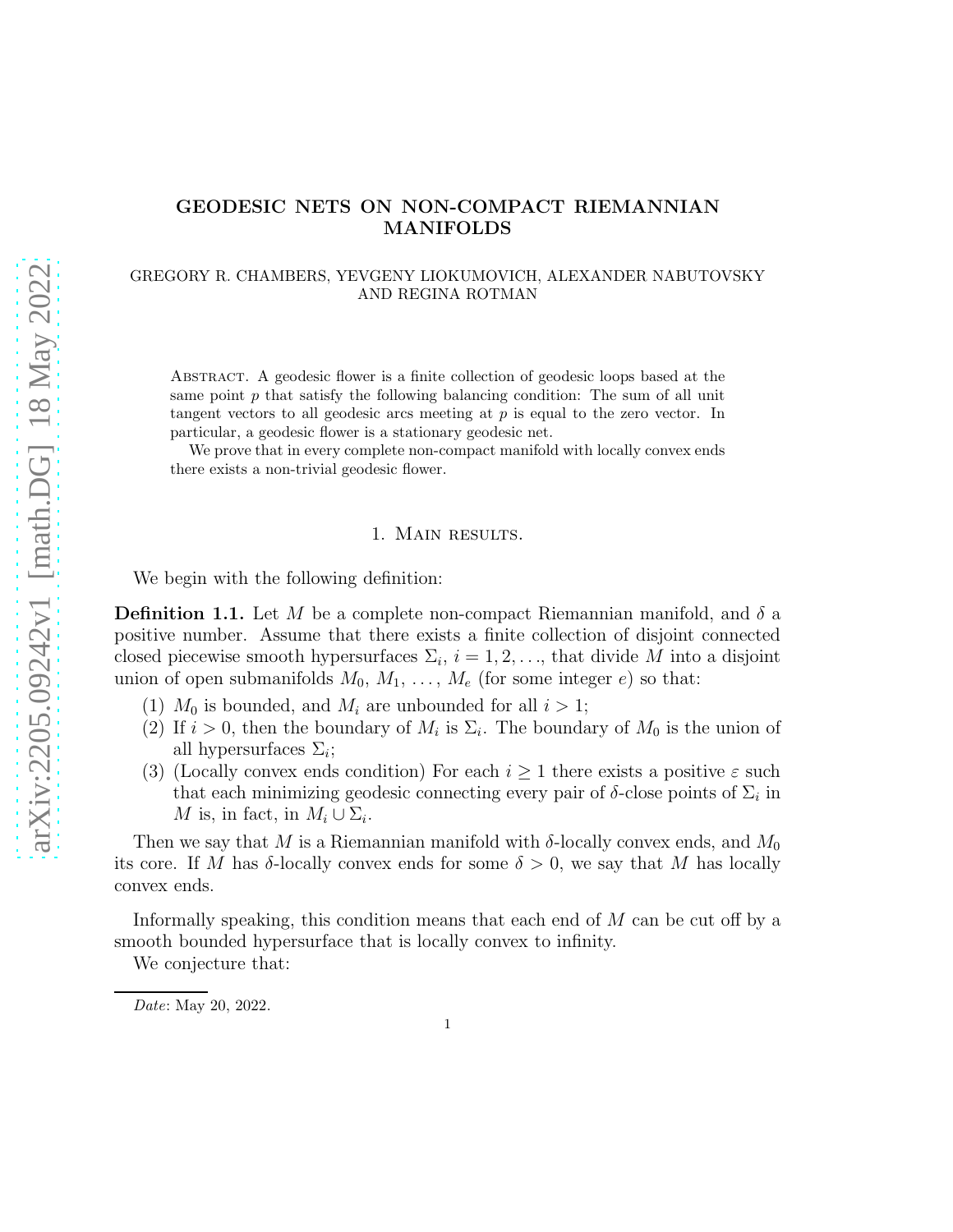Conjecture 1.1. There exists a non-constant periodic geodesic on each complete non-compact Riemannian manifold with locally convex ends.

To put this conjecture in proper perspective note that the well-known Fet-Lyusternik theorem asserts that there exists a periodic geodesic on each closed Riemannian manifold. However, this is no longer true in the non-compact case. The most obvious counterexamples are Euclidean spaces (or, more generally,  $\mathbb{R}^n$  endowed with any Riemannian metric of non-positive curvature.) However, it is easy to exhibit examples with non-trivial topology. For example, one can consider a surface of revolution in  $\mathbb{R}^3$  obtained by rotating the hyperbola  $z = \frac{1}{x}$  $\frac{1}{x}$ ,  $x > 0$  in the XZ-plane about the Z-axis. The fundamental group of this surface is  $\mathbb{Z}$ , yet it is easy to see (using, for example, Clairaut's theorem) that there are no non-constant periodic geodesics on this surface. It is easy to see why the standard existence proof developed for the compact case does not work in this case: When we take a non-contractible closed curve and start shrinking it, the curve slides to infinity, and does not converge to any limiting closed curve.

Our main result asserts that the assumptions of this conjecture imply the existence of a closed geodesic net on the manifold, and, moreover of a geodesic flower.

Recall, that geodesic nets on  $M<sup>n</sup>$  are critical points on the space of immersed (multi)graphs in  $M<sup>n</sup>$ . More formally, a geodesic net N is a finite collection of points  $v_i$  on  $M^n$  (vertices of the net) and (not necessarily different) smooth geodesics  $\gamma_j$ starting and ending at vertices  $v_i$  of the net, where both ends of  $\gamma_j$  can be the same vertex, so that for each vertex  $v_i$  the sum of the unit tangent vectors at  $v_i$  to all geodesics  $\gamma_j$  starting at  $v_i$  is equal to the zero vector in  $T_{v_i}M^n$ . Here we orient all the tangent vectors to  $\gamma_j$  at  $v_i$  from  $v_i$  towards the other end of  $\gamma_j$ . The geodesics  $\gamma_i$ are called edges of a geodesic net. All periodic geodesics are geodesic nets. (One can choose the corresponding multigraph as the graph with one vertex and one edge.) Further, any union of a finite set of periodic geodesics is a geodesic net. Yet a geodesic loop is a geodesic net if and only if it is a periodic geodesic. Similarly to periodic geodesics, geodesic nets are rare: for a generic Riemannian metric on a closed manifold the set of geodesic nets is countable [\[St\]](#page-15-0). Density and equidistribution results for geodesic nets in Riemannian manifolds were proved recently in [\[LS\]](#page-15-1) and  $|List$ .

Recently O. Chodosh and C. Mantoulidis showed [\[CM\]](#page-15-3) that geodesic nets arising from Almgren-Pitts Min-Max theory on surfaces are closed geodesics. Very little is known about the existence of geodesic nets that are not unions of periodic geodesics. The only exception is a result of J. Hass and F. Morgan [\[HM\]](#page-15-4) asserting that for each convex Riemannian metric on  $S^2$  close to a round metric there exists a  $\theta$ -graph shaped geodesic net. (The underlying graph consists of two vertices and three edges. In the geodesic net all edges must have non-zero length, and the stationarity condition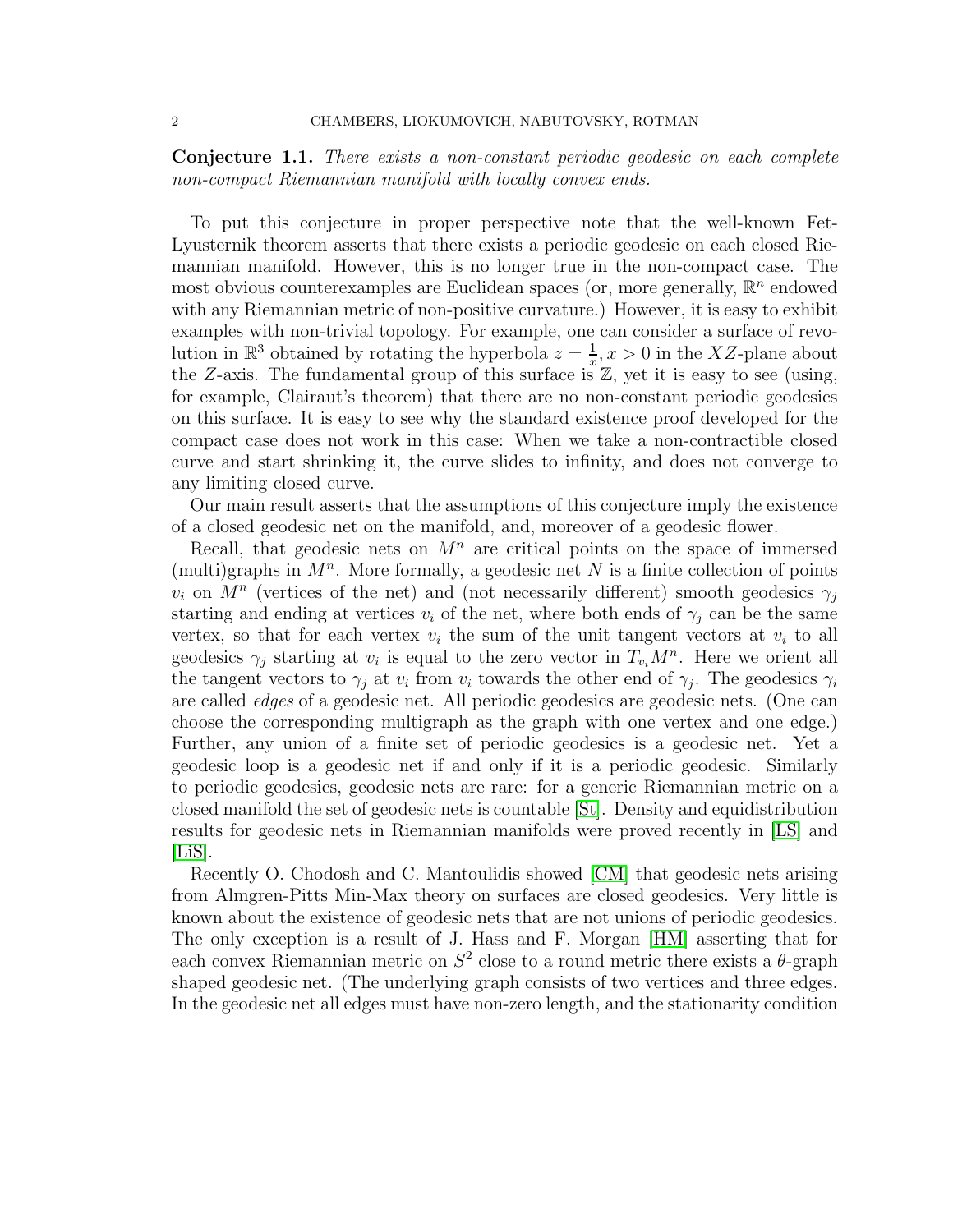means that all angles between edges at each of two vertices are equal to  $\frac{2\pi}{3}$ . On the other hand, it has been proven in [NR] that the length of a shortest geodesic net on a closed Riemannian manifold  $M^n$  does not exceed  $c(n)vol(M^n)^{\frac{1}{n}}$ , where  $vol(M^n)$ denotes the volume of  $M^n$ , and  $c(n)$  is an (explicit) constant that depends only on the dimension. It also does not exceed  $c(n) diam(M^n)$ , where  $diam(M^n)$  denotes the diameter of  $M^n$ . Later it had been proven in [R2] (see also a later improvement in [R3]) that these results also hold for a special class of geodesic nets, namely geodesic flowers. A geodesic flower is a geodesic net that consists of a finite number of geodesic loops based at the same point p, and the sum of all unit tangent vectors at  $p$  (as usually directed from p) is equal to the zero vector (in the tangent space  $T_pM^n$ ). A geodesic flower is non-trivial if at least one of these geodesic loops is non-constant.

Here is our main theorem:

**Theorem 1.2.** Let  $M^n$  be a complete non-compact manifold with locally convex ends. Then there exists a non-trivial geodesic flower on  $M^n$ .

The literature on the existence of periodic geodesics on complete non-compact Riemannian manifold is scarce. We would like to note papers by V. Benci and F. Giannoni ([\[BG\]](#page-15-5)) as well as L. Asselle and M. Mazzuchelli ([\[AM\]](#page-15-6)) providing nontrivial sufficient conditions for the existence of non-constant periodic geodesic on non-compact Riemannian manifolds. These conditions prevent sliding to infinity of a cycle in the space of closed curves in a compact "core" of the manifold. In particular, they require the free loop space of the complete non-compact Riemannian manifold to be non-contractible and, moreover, have non-trivial homology classes in a high dimension.

In contrast, our result does not assume that complete non-compact Riemannian manifold has non-trivial topology and are applicable to the case of manifolds diffeomorphic to  $\mathbb{R}^n$ . Further, the locally convex ends condition does not prevent a sliding of cycles in the space of free loops to infinity, but prevents movement of free loops from infinity to the "compact core" of the manifold. On the other hand , the main theorem in the paper of V. Bangert, [B], asserting the existence of a periodic geodesic on each complete surface of finite area is also applicable to surfaces diffeomorphic to the plane. (An earlier paper of G. Thorbergsson [T] established this result in the case of arbitrary surfaces with at least three ends, so, in fact, [B] dealt with the case of surfaces with either two or one ends. The first step in Bangert's proof was to observe that all ends of surfaces of finite area can be cut off by appropriate geodesic loops with angles measured at the infinite side less than  $\pi$ . Therefore, all surfaces of finite area have locally convex ends (in the sense of our definition). In particular, Bangert's work also implies that the conjecture above is true for complete surfaces.) The technique of Bangert is strictly two-dimensional. Note that for any  $n > 2$  it is still not known whether or not every complete n-dimensional Riemannian manifold of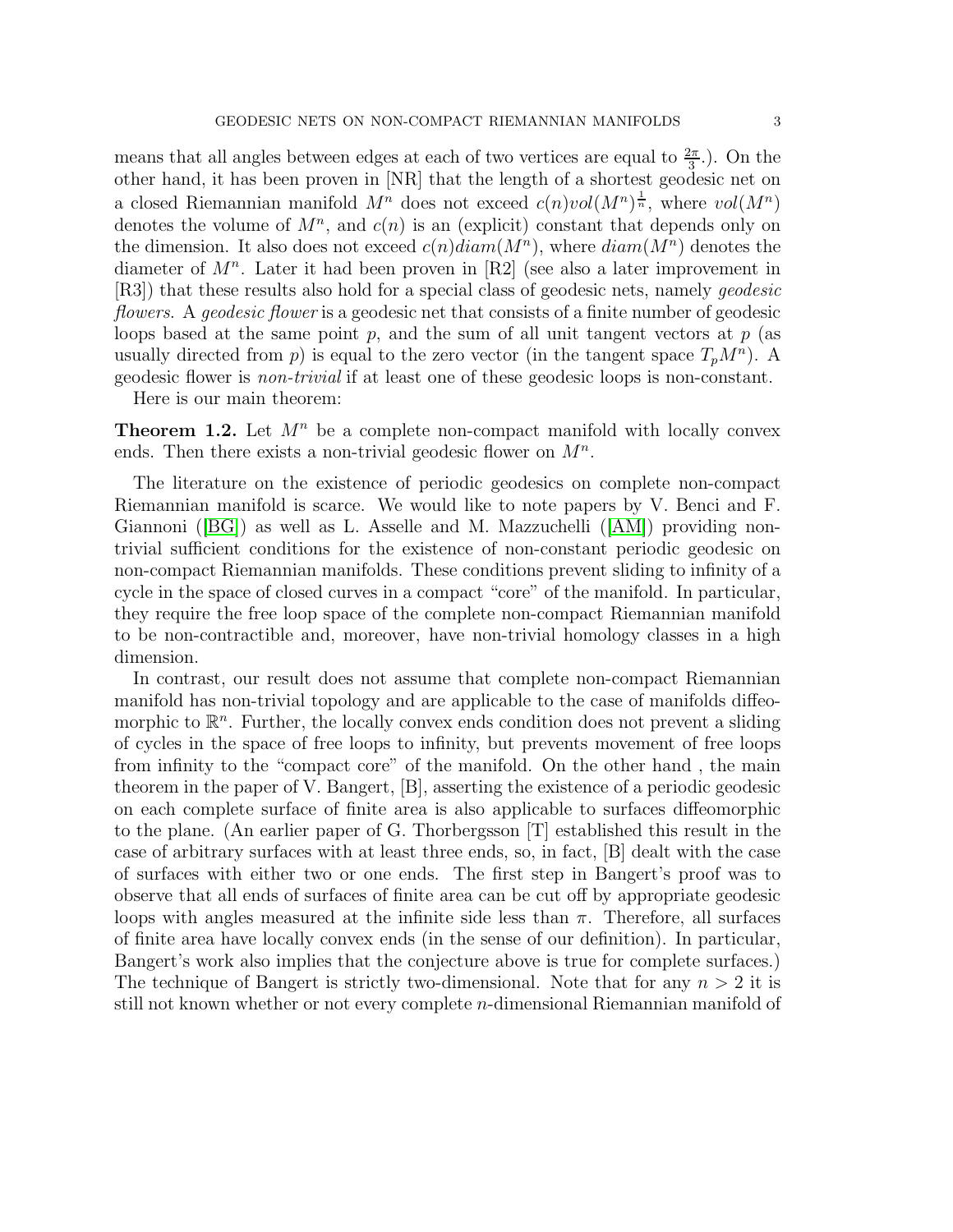finite volume has a non-trivial periodic geodesic. It is also interesting to notice that if M is a complete surface that has a simple periodic geodesic bounding a domain with compact closure in  $M$ , then the convex ends condition is trivially satisfied: One can regard this geodesic as a one element set of hypersurfaces  $\{\Sigma\}.$ 

Below we will assume that  $M^n$  is a complete non-compact Riemannian manifold with locally convex ends. We will be looking for a periodic geodesic or, more generally, a geodesic flower on  $M^n$ .

Our proof combines several main ideas.

#### 2. Attempting an impossible filling.

The first idea is yet another adaptation of Gromov's technique from [\[Gr\]](#page-15-7) based on attempting an impossible extension of the inclusion of  $M$  into a pseudo-manifold  $W$ such that  $\partial W = M$  to W. In our context this idea works as follows.

To explain the argument it will be convenient to define the following spaces (the bar U over set U denotes the closure of  $U$ :

- $C_i$  is the cone over  $\Sigma_i$ ,  $i = 1, \ldots, e;$
- $S = M_0 \cup \bigcup_i C_i;$
- $CS$  is the cone over S;
- $M_i^c$  is the one point compactification of  $\bar{M}_i$ ;
- $M^c = M_0 \bigcup M_i^c;$
- $T = M^c / (\bigcup_i M_i^c)$ .

We have the following inclusion maps:

$$
\phi : (\bar{M}_0, \bigcup_i \Sigma_i) \longrightarrow (M^c, \bigcup_i M^c_i)
$$

$$
j : (\bar{M}_0, \bigcup_i \Sigma_i) \longrightarrow (CS, \bigcup_i C_i)
$$

$$
\tau : \bar{M}_0 / (\bigcup_i \Sigma_i) \longrightarrow T
$$

Note that  $\phi$  and  $\tau$  induce isomorphisms on the *n*-th homology of pairs with  $\mathbb{Z}_2$ coefficients. Since CS is contractible,  $0 = H_n(CS; \mathbb{Z}_2) = H_n(CS, \overline{\bigcup}_{i=1}^e p_i; \mathbb{Z}_2) =$  $H_n(CS, \bigcup_{i=1}^e C_i; \mathbb{Z}_2)$ , where  $p_i$  denote tips of the cones  $C_i$ .

The following lemma easily follows:

<span id="page-3-0"></span>**Lemma 2.1.** Let  $\phi' : (\bar{M}_0, \bigcup_i \Sigma_i) \longrightarrow (M^c, \bigcup_i M^c_i)$  be homotopic to the inclusion φ. Then there exists no extension of  $\phi'$  to  $(C\dot{S}, \bigcup_i C_i)$ . In other words, there is no continuous map  $\psi : (CS, \bigcup C_i) \longrightarrow (M^c, \bigcup_i M_i^c)$  such that  $\phi' = \psi \circ j$ .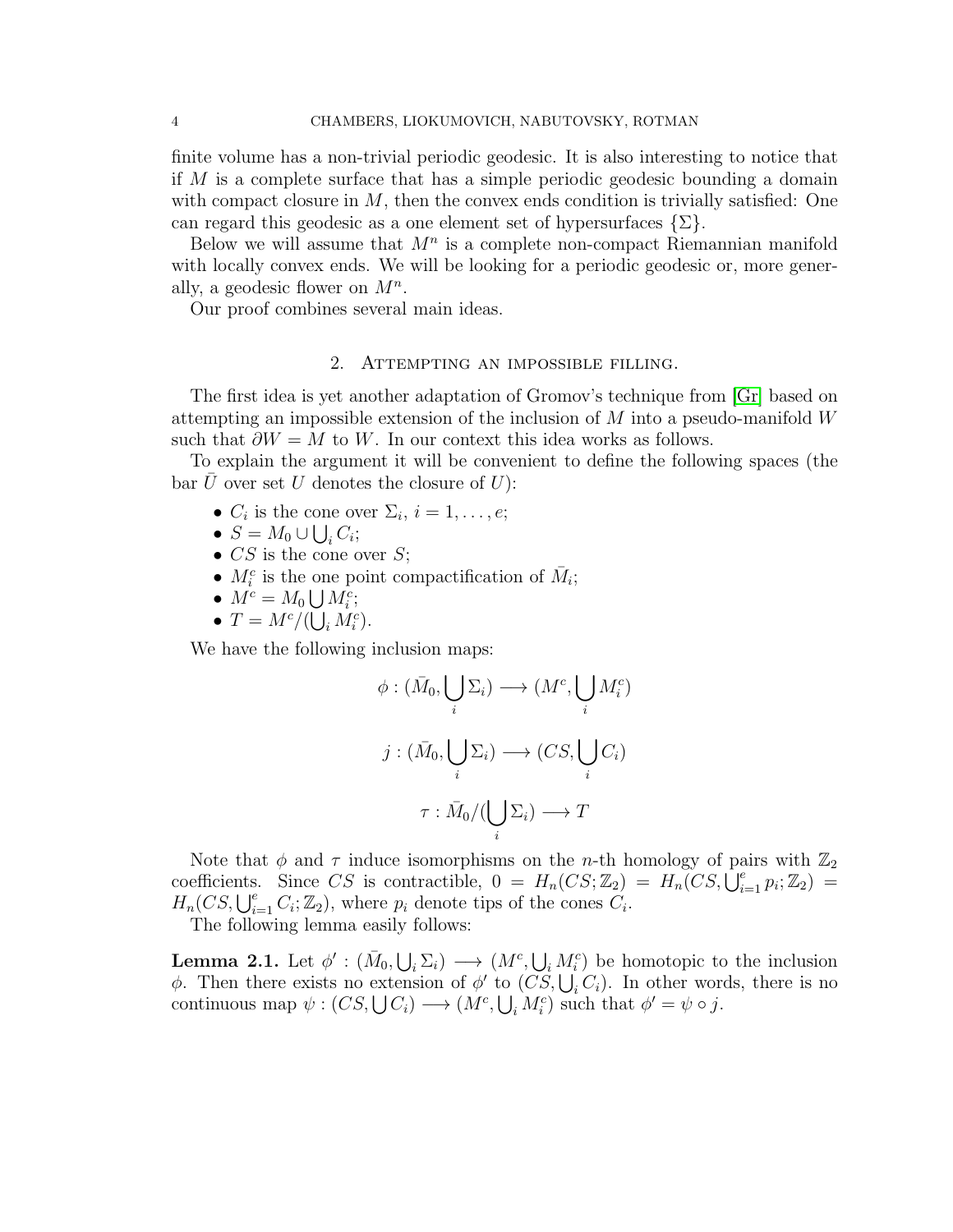

Moreover, the last assertion remains true if the continuity of  $\psi$  is replaced by a weaker condition that the composition  $\psi : CS \longrightarrow T$  of  $\psi$  with the quotient map  $q:(M^c,\bigcup_i M_i^c)\longrightarrow M^c/(\bigcup_i M_i^c)=T$  is continuous.

*Proof.* Indeed, if lemma is false, then  $\phi' = \psi \circ j$ , and, therefore,  $q \circ \phi' = q \circ \psi \circ j = \tilde{\psi} \circ j$ is continuous, where both maps are regarded as defined on  $\overline{M}_0$ . As both maps send  $\bigcup_i \Sigma_i$  to the point m of T, they can be lifted to equal maps of  $\bar{M}_0/(\bigcup_i \Sigma_i)$ . In other words,  $q \circ \phi' = \tau^{-1} \circ q|_{\bar{M}_0}$ , where, as we know,  $\tau^{-1}$  induces the identity isomorphism of the *n*th homology groups with  $\mathbb{Z}_2$  coefficients. Similarly,  $\tilde{\psi} \circ j$  can be represented as  $\mu$ oq $|\bar{M}_0$  for some  $\mu$ , which must coincide with  $\tau^{-1}$ . But note that  $\mu$  can be decomposed as  $\tilde{j}: \overline{M}_0/(\bigcup_i \Sigma_i) \longrightarrow CS/(\bigcup_i C_i)$ , and the map  $\varrho: CS/(\bigcup C_i) \longrightarrow T = M^c/(\bigcup_i M_i^c)$ induced by  $\tilde{\psi}$ . As the *n*th homology with  $\mathbb{Z}_2$  coefficients of  $CS/(\bigcup_i C_i)$  is trivial, the induced homomorphism  $\tilde{j}_*$  is zero, and, therefore,  $\mu_*$  is also trivial. But  $\mu = \tau^{-1}$ , and we obtain a contradiction proving the lemma.

Now we will sketch the plan of the proof of our main theorem by contradiction. We are going to assume that there are no geodesic flowers on  $M$ , and will try to extend the identity map  $\phi$  to a map  $\psi$  of CS that cannot exist according to the previous lemma. Choose a very fine triangulation of  $\bigcup_i \Sigma_i$ , extend it to a very fine triangulation of  $\bar{M}_0$ , and also extend it to a (not fine) triangulation of all  $C_i$ ,  $i \geq 1$ by adding new vertices  $q_i$  (= tips of cones  $C_i$ ) and triangulating all  $C_i$  as cones over the chosen fine triangulations of bases of  $C_i$ . Finally, choose a vertex  $P_0$  of the cone CS, and triangulate CS as the cone over just constructed triangulation of the base.

We are going to attempt the impossible extension of  $\phi$  to  $\psi$ . We map  $P_0$  to any vertex  $p$  in the fine triangulation of  $\bar{M}_0$  in  $M_0$ ,  $q_i$  to any vertex  $v_i$  of the fine triangulation of  $\Sigma_i$ . Map all 1-dimensional simplices of S that connect  $q_i$  with a vertex v of  $\Sigma_i$  to a minimizing geodesic on  $\Sigma_i$  in its intrinsic metric that connects  $v_i$ and v. Observe that 1-skeleta of all n-dimensional simplices of S with a vertex at  $q_i$ will be on  $\Sigma_i$ . We are going to map all "new" 1-simplices of CS with one vertex at  $P_0$  to a minimal geodesic in the intrinsic metric of  $\bar{M}_0$  that connects p and this vertex (or p and  $v_i$ , if the vertex is  $q_i$ ). Observe that 1-skeleta of all  $(n + 1)$ -dimensional simplices of CS will be in  $\bar{M}_0$ .

A natural idea is to continue extending  $\psi$  inductively to 2-skeleta, then to 3-skeleta, etc. Instead, we assume that  $M_0$  does not have any geodesic flowers and *immediately* extend the inclusion of the 1-skeleton of each  $(n + 1)$ -dimensional simplex of CS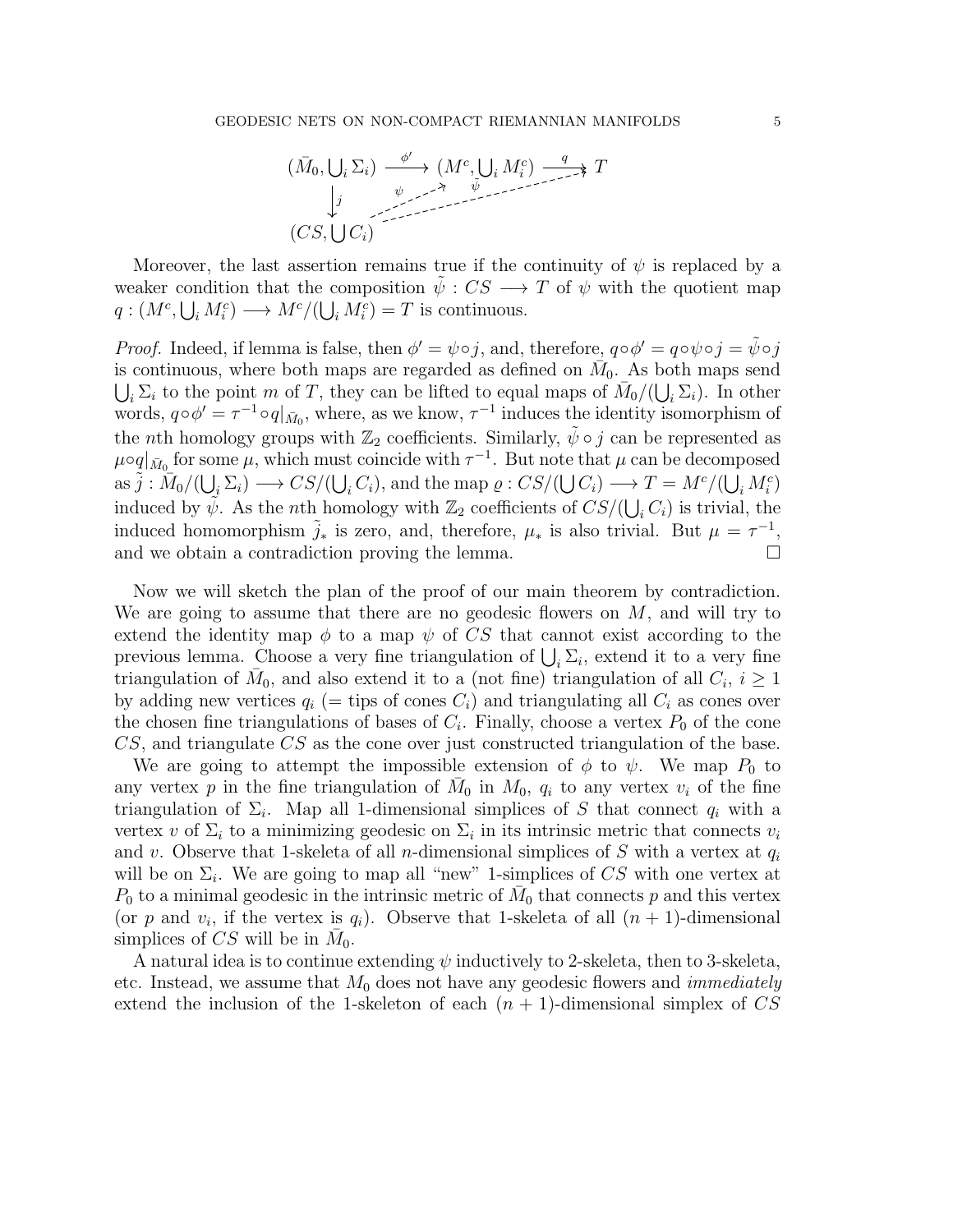into M to the map of the whole simplex. We do this using the idea of "filling of cages" from [R1]. This idea will be described in details in the next two sections. The description of "filling of cages" in the next two sections will immediately imply that the image of each *n*-simplex with vertex at  $q_i$  in S will be in  $\bar{M}_i$ ,  $i \geq 1$ .

Here we only note that we would like to be able to eventually extend maps of the 1 skeleton of the standard  $(m+1)$ -dimensional simplex  $\Delta^{m+1}$  for each  $m \in \{1, \ldots, n\}$  to its interior. The extension must map the interior to  $M<sup>c</sup>$ . If the 1-skeleton is mapped to one of  $\overline{M}_i$  (for example, to  $\Sigma_i$ ), then the extension maps the whole simplex to  $M_i^c$ . The restriction of each of these extensions to the 1-skeleton of any  $(l + 1)$ dimensional face of  $\Delta^{m+1}$  must be the extension of the restriction. We want these extensions only for maps , where the length of the image of each side of  $\Delta^{m+1}$  does not exceed  $\tilde{L} = \max\{Diam(\bar{M}_0), \max_{j\geq 1} Diam(\partial M_j)\}\)$ , where all the diameters are calculated with respect to the inner metrics. Finally, mention that very small cages must be filled by very small simplices.

Combining all the extensions for all  $(n + 1)$ -dimensional simplices of the triangulation of CS, we will obtain a map  $\psi : CS \longrightarrow M^c$ . We would like to argue that Lemma 2.1 yields a contradiction that refutes the assumption that there are no geodesic flowers on M. Yet a minor technical difficulty is that the restriction of  $\psi$ to  $\bar{M}_0$  is not the identity map on  $\Sigma_i \subset S$  as in the conditions of Lemma 2.1. (So, the composition of j and  $\psi$  is not the inclusion  $\phi$ .) This happens because the fillings of 1-skeleta of very small simplices  $\sigma^{n-1}$  of the triangulations of  $\Sigma_i$  will be not  $\sigma^{n-1}$ but very close very small  $(n-1)$ -dimensional simplices contained in a small collar of  $\Sigma_i$  in  $\tilde{M}_i$ . For each i there will be an obvious homotopy between the restriction of  $\psi$  to  $\Sigma_i$  and the inclusion map of  $\Sigma_i$  to M that will move all points in the fillings of 1-skeleta of small simplices triangulating  $\Sigma_i$  via normals to  $\Sigma_i$  to  $\Sigma_i$  inside  $M_i$ . This homotopy can be extended to a homotopy between the restriction of  $\psi'$  to  $\overline{M}_0$  and the inclusion of  $\bar{M}_0$  to M. Hence, applying Lemma [2.1](#page-3-0) with  $\phi = \psi|_{\overline{M}_0}$  homotopic to the inclusion  $\phi$  we obtain the desired contradiction.

# 3. Cages and their fillings.

3.1. Cages, flowers, fillings. The content of this section follows [R1], adapting one of the ideas to our situation. For each  $i = 2, 3, ..., n + 1$  define an *i-cage* in M as a map of the 1-skeleton of the standard *i*-dimensional simplex  $\sigma^i$  to M, where each edge is mapped into a broken geodesic. If this map is constant, we call the cage a constant cage. We extend the class of all constant cages, and, thus, all cages by allowing constant cages that map the 1-skeleton of  $\sigma^i$  to one of e points at infinity of  $M^c$ . Thus, formally speaking, cages map the 1-skeleta of simplices to  $M^c$ , but the image of each non-constant cage is required to be in  $M$ . We are assuming that the vertices of  $\sigma^i$  form a totally ordered set (the ordering might come from a numbering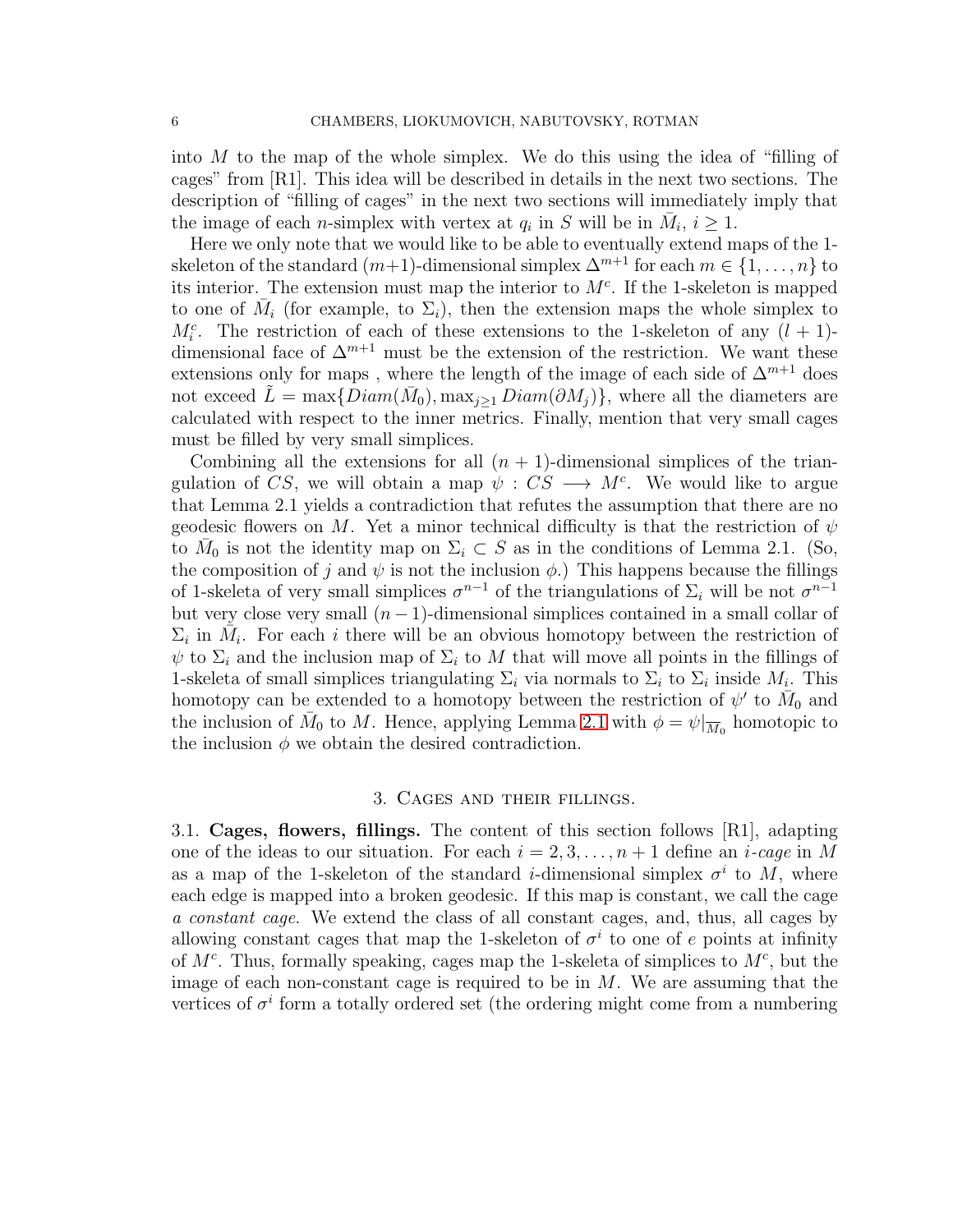of the vertices by numbers  $1, \ldots, N + 1$ .) Denote the space of all *i*-cages in M by Cage<sub>i</sub>. Note that for each j-dimensional face of  $\sigma^i$  the restriction of an *i*-cage k to the 1-skeleton of  $\sigma^i$  is a j-cage. We will call such j-cages subcages or j-subcages of k.

We will also need a special class of *i*-cages that we will call *flowers*. Consider the vertex v of an *i*-cage with the highest number. Assume that all edges  $(=1$ -simplices) incident to  $v$  are mapped to the same point. Thus, such cages can be also defined as maps of  $\frac{i(i-1)}{2}$  circles to M. In fact, some of these circles can also be mapped to a point. We use notation  $Flwr_k$  for maps of the wedge of k loops to M. As we just observed, there are natural inclusions  $Flwr_{\frac{i(i-1)}{2}} \subset Cage_i$ , and  $Flwr_j \subset Flwr_i$  for  $j \leq i$ . Recall, that a set  $C \subset M$  is  $\delta$ -locally convex, if for all  $x, y \in C$  that are  $\delta$ -close in M all minimizing geodesics in M between x and y are contained in  $C$ . For each  $L \in (0, \infty)$  let  $Cage_i^L$  denote the subset of  $Cage_i$  formed by all cages of length  $\leq L$ ,  $Cage_i^{\infty}$ , by definition, coincides with  $Cage_i$ . Similarly,  $Flwr_j^{\infty} = Flwr_j$ , and for each  $L \in (0, \infty)$  Flwr<sup>L</sup> denotes a subset of Flwr<sub>j</sub> formed by all j-flowers of length  $\leq L$ .

**Definition 3.1.** Given  $\delta > 0$ , and  $L \in (0, \infty]$  a strong filling of  $(n+1)$ -cages of length  $\leq L$  is a family of continuous maps  $H_i: Cage_i^L \times [0, 1] \longrightarrow Cage_i$  for  $i \in \{2, ..., n+1\}$ such that:

- (1) For each *i*-cage k  $H_i(k, 0) = k$  and  $H_i(k, 1)$  is a constant cage. In other words,  $H_i$  is a contraction of  $Cage_i^L$  inside  $Cage_i$  to its subspace formed by all constant cages.
- (2) If the image of an *i*-cage k is in a  $\delta$ -locally convex subset V of M (in particular, k might be in the closure of  $M_j$  for some j, then its trajectory  $H(k, t)$ ,  $t \in$  $[0, 1)$  will be in V.
- (3) If k is a constant *i*-cage, then  $H_i(k, t) = k$  for all  $t \in [0, 1]$ .
- (4) If  $k \in Flux_j^L \subset Flux_{\frac{i(i-1)}{2}}^L \subset Cage_i^L$ ,  $(j \leq \frac{i(i-1)}{2})$  $\frac{(-1)}{2}$ , then for  $H_i(k,t) \in Flux_j$ for all  $t \in [0, 1]$ .

The importance of this notion lies in the following proposition:

**Proposition 3.2.** Assume that M admits a strong filling of cages for some  $\delta > 0$  and  $L \in (0, \infty]$ . Let k be an *i*-cage in M of length  $\leq L, L < \infty$ , for some  $i = 2, 3, ..., n+1$ . Then:

- (1) There exists a continuous map  $\phi = \phi(k)$  of the *i*-simplex  $\sigma^i$  to  $M^c$  extending k. Further, the dependence of  $\phi$  on k is continuous (that is, the restriction of  $\phi(k)$  to the 1-skeleton of  $\sigma^i$  is equal to k).
- (2) Let  $\sigma^j$  be a j-dimensional face of  $\sigma^i$ ,  $2 \leq j < i$ ,  $k_j$  the corresponding j-subcage of  $\sigma^i$ . Then  $\phi(k_j)$  coincides with the restriction of  $\phi(k)$  to  $\sigma^j$ .
- (3) If the image of k (or one of its j-dimensional subcages  $k_i$ ) is in a closed  $\delta$ locally convex subset of M (in particular, it might be in the closure of  $M_m$  for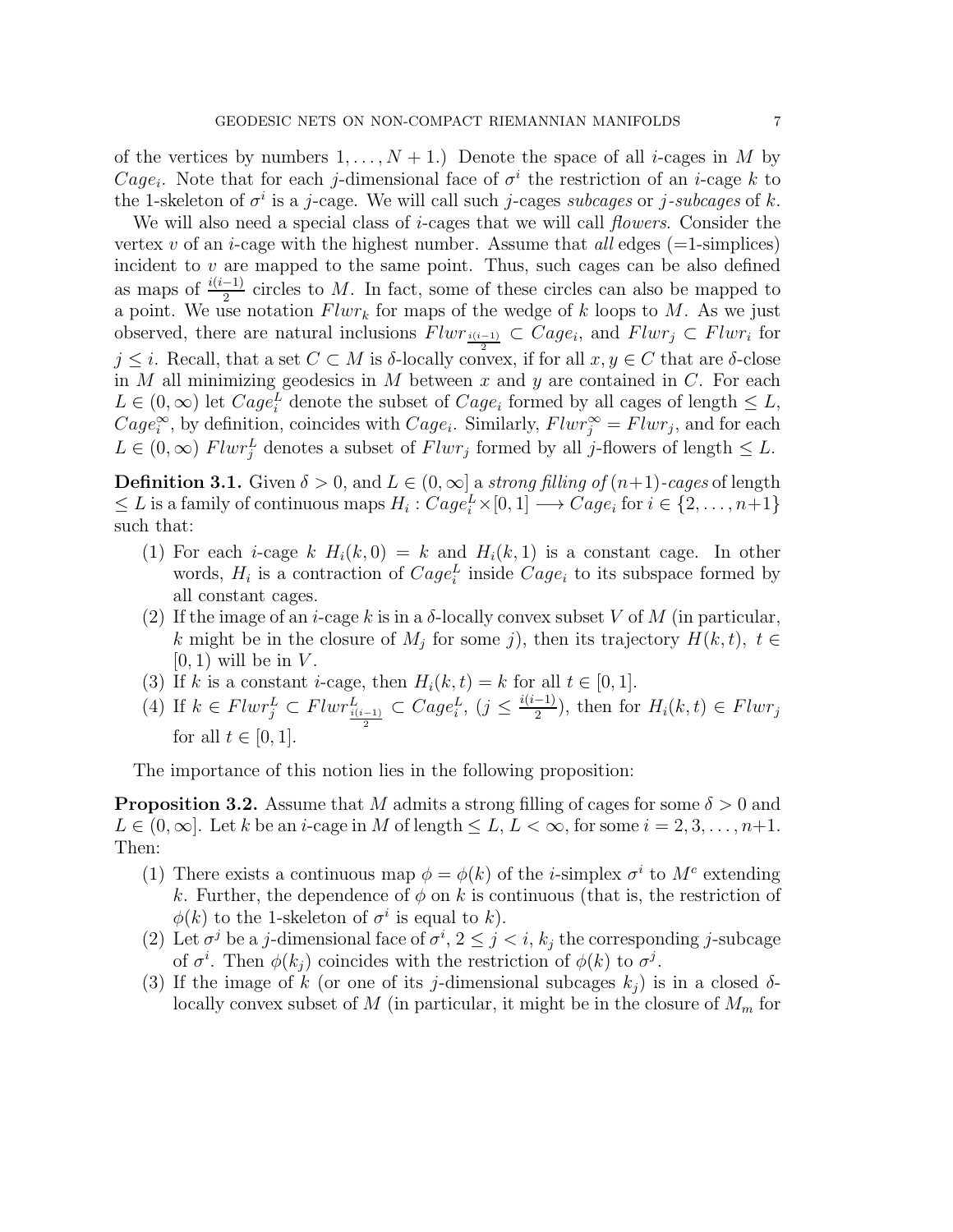some  $m = 1, \ldots, e$ , the same will be true for the image of  $\phi$  (correspondingly, the restriction of  $\phi$  to the *j*-dimensional face  $\sigma^j$  of  $\sigma^i$  corresponding to  $k_j$ .)

*Proof.* The proof uses the induction with respect to i. To prove the base note that 2-cages are boundaries of 2-simplices, and for each 2-cage  $k$  map  $H_2$  provides the extension of the map of the boundary of the 2-simplex to its interior. Moreover, the second property of  $H_2$  implies that if k is in the closure of  $M_m$ , then its whole trajectory will be in  $M_m^c$ .

Now we prove the induction step. Assume that the proposition holds for all  $i \leq I$ . In order to prove it for  $i = I + 1$  consider an *i*-cage k and the one-parametric family of *i*-cages  $k_t = H_i(k, t)$ ,  $t \in [0, 1]$ . Each *i*-cage  $k_t$  has  $(i + 1)$  of  $(i - 1)$ -subcages  $k_t(l)$ ,  $l = 1, \ldots, i+1$  corresponding to the  $(i-1)$ -dimensional faces of the *i*-simplex  $\sigma^i$ . Applying the induction assumption extend each  $k_t(l)$  to the map  $\phi(k_t(l))$  of the  $(i-1)$ -dimensional simplex  $\sigma^{i-1}$ . Together these  $i+1$  maps provide the extension of  $k_t$  to the boundary of the  $\sigma^i$ . When t varies in [0, 1], these extensions provide the extension of k to  $\sigma^i$  minus a point C at the center of  $\sigma^i$ , which is then mapped to  $H_i(k, 1)$ . The continuity of the constructed extension at C follows from property (3) of cage fillings and the continuity of  $H_{i-1}$ . This completes the proof of (1).

Now observe that for  $j = i - 1$  (2) follows immediately from the construction of k, and for  $j = i - l$  immediately follows from this observation and the induction assumption. Finally, (3) follows from property (2) of fillings of cages.  $\Box$ 

**Definition 3.3.** A (weak) filling of cages in  $Cage_{n+1}^L$  is defined exactly as the strong filling with the only distinction that the requirement of continuity of maps  $H_i$  is replaced by a weaker requirement that only the compositions of  $H_i$  with the quotient map  $M^c \longrightarrow T = M^c/(\bigcup_i M_i^c)$  are continuous.

<span id="page-7-0"></span>**Proposition 3.4.** Assume that M admits a (weak) filling of cages for some  $L \in$  $(0, \infty]$  and  $\delta > 0$ . Let  $k \in Cage_i^L$  be an *i*-cage in M for some  $i = 2, 3, ..., n + 1$ . Then:

- (1) There exists a map  $\phi = \phi(k)$  of the *i*-simplex  $\sigma^i$  to  $M^c$  extending k. The composition  $\tilde{\phi}$  of  $\phi$  with the quotient map  $M^c \longrightarrow T$  is continuous. Further, the dependence of  $\phi$  on k becomes continuous after projecting to T.
- (2) Let  $\sigma^j$  be a j-dimensional face of  $\sigma^i$ ,  $(2 \leq j \leq i)$ ,  $k_j$  the corresponding j-subcage of  $\sigma^i$ . Then  $\phi(k_j)$  coincides with the restriction of  $\phi(k)$  to  $\sigma^j$ .
- (3) Moreover, if the image of k (or one of its j-dimensional subcages  $k_i$ ) is in a closed convex or  $\delta$ -locally convex subset of M (in particular, it might be in the closure of  $M_m$  for some  $m = 1, \ldots, e$ , the same will be true for the image of  $\phi$  (correspondingly, the restriction of  $\phi$  to the *j*-dimensional face  $\sigma^j$  of  $\sigma^i$ corresponding to  $k_j$ .)

This proposition can be proven exactly as the previous one.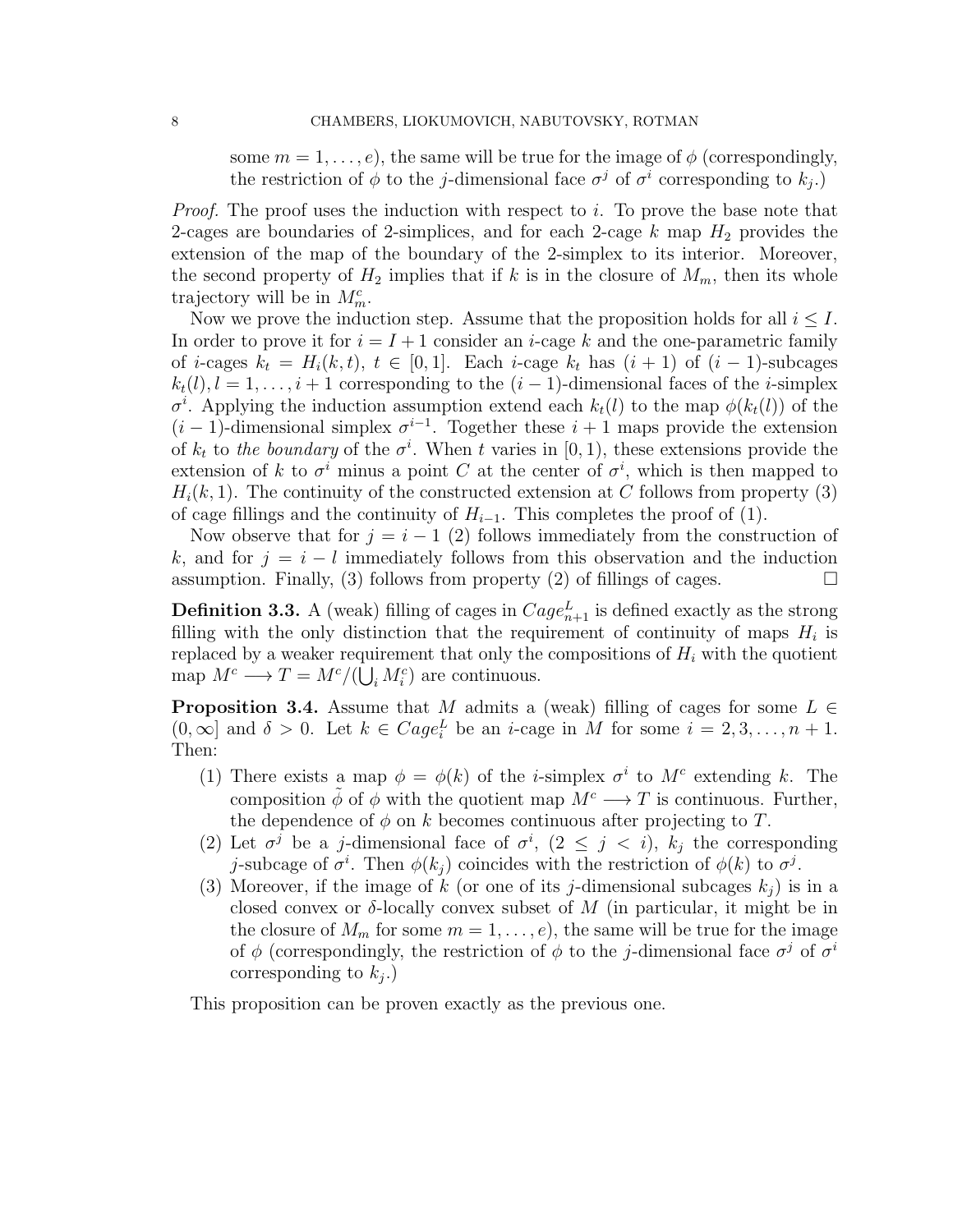Strong and weak fillings of flowers are defined exactly as strong/weak fillings of cages. In fact, the definition of fillings of cages implies that its restriction to flowers is a filling of flowers. In section 3.2 we will demonstrate that, vice versa, given a filling of flowers we can easily extend it to fillings of cages.

We would like to finish this section by observing that combining the previous proposition with the results in the previous section we obtain the following proposition:

<span id="page-8-0"></span>**Lemma 3.1.** Let M be a complete non-compact n-dimensional manifold with locally convex ends. There exists  $\delta_0 > 0$ ,  $L_0 > 0$ , such that for all  $\delta \in (0, \delta_0]$  and  $L \in [L_0, \infty)$ there is no weak filling of cages of length  $\leq L$ .

*Proof.* Consider the triangulation of CS and a map  $\psi$  from the 1-skeleton of CS to  $M<sup>c</sup>$  described in the previous section. If there exists a filling of cages, then by Proposition [3.4](#page-7-0) we can extend  $\psi$  to a map defined on all of C, such that the composition  $q \circ \psi$  is continuous. Moreover, the restriction of  $\psi$  to  $\overline{M}_0$  is homotopic to the inclusion map  $\phi$ . By Lemma [2.1](#page-3-0) we obtain a contradiction.

3.2. From cages to flowers. Recall that some edges of a cage can be mapped by means of a constant map. Of course, in this case both endpoints are mapped to the same point. It can happen that a set of edges forming a spanning tree of a cage is being mapped to the same point  $p$  of  $M$ . In this case all vertices of the cage are mapped to p, and all other edges become loops based at p. (Some of these loops can also be constant.) Recall, that we call such cages with one vertex flowers, and their non-constant loops petals.

Our next observation is that:

**Lemma 3.2.** There exists a deformation retraction of the space of *i*-cages to the space of flowers with at most  $\frac{i(i-1)}{2}$  petals with the following properties:

(1) The image of a cage in M does not change during this deformation.

(2) If the lengths of all edges of a cage do not exceed l, then the lengths of all edges of the cage during the deformation (including the flower at the end of the deformation) do not exceed 3l. Therefore, the lengths of all cages during the deformation do not exceed  $\frac{i(i-1)}{2}l$ .

Remark. This deformation is unconditional, that is, it does not require any assumptions about M.

Proof. The idea is very simple. All vertices of a cage are numerated. We just move all vertices but the one with the maximal number to the vertex with the maximal number,  $v_{max}$ , along the corresponding edge of the cage. The speed is constant, and chosen so that the all vertices will collide with the maximal one at the moment  $t = 1$ . All edges between  $v_i$  and  $v_{max}$  shrink and become constant at  $t = 1$ . On the other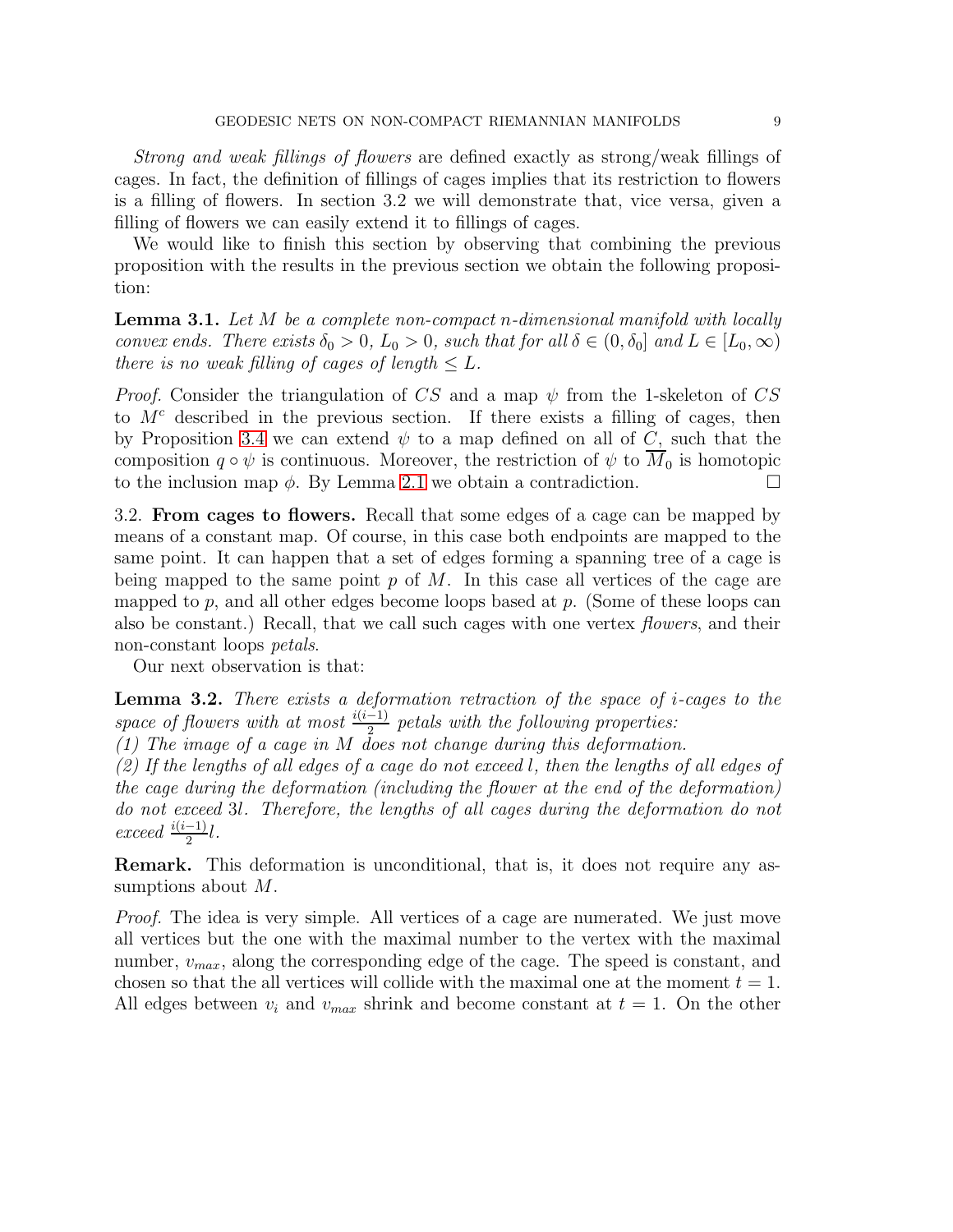hand the segments  $v_i(0)v_i(t)$  and  $v_i(0)v_i(t)$  that are being eliminated from  $v_i v_{max}$ and  $v_j v_{max}$ , correspondingly, are being added to the edge  $v_i v_j$  at both ends of  $v_i v_j$ . So, at the moment t the edge between  $v_i(t)$  and  $v_i(t)$  will be the join of the three segments  $v_i(t)v_i$ ,  $v_iv_j$  and  $v_jv_j(t)$ .

We make these deformation retractions the initial "halves" of  $H_i$ , and it will remain to "fill" only the resulting flowers. (This means that given an  $i$ -cage we use the interval  $[0, \frac{1}{2}]$  $\frac{1}{2}$  of time to deform this cage to a flower with the same image as in the proof of the previous lemma. We are going to use the remaining time to "fill" the resulting flower.) So, we obtain the following corollary.

**Corollary 3.3.** Given a weak (correspondingly, strong) filling of flowers in  $Flwr_j$ ,  $j \leq \frac{n(n+1)}{2}$  $\frac{1}{2}$ , there exists a weak (correspondingly strong) filling of  $(n + 1)$ -cages. If  $L$ is finite, then given a weak (correspondingly, strong) filling of flowers k in  $Flwr_j^{nL}$ ,  $j \leq \frac{n(n+1)}{2}$  $\frac{1}{2}$  via intermediate flowers  $H(k,t)$  with length  $\leq nL$ , there exists a weak (correspondingly, strong) filling of  $(n + 1)$ -cages of length  $\leq L$  (via cages of length  $\leq nL$ ).

Remark: Our definition of filling of cages does not contain any restrictions for lengths of intermediate cages. Yet below we will be discussing a weak length nonincreasing filling of flowers of bounded length. The last assertion means that the existence of a weak filling of  $(n+1)$ -cages follows from the existence of a weak filling of flowers of length bounded by a larger value  $nL$  via flowers of length bounded by the same constant. (The exact value of this larger value is not important for us, any  $c(n, L)$  instead of nL will work for us.)

Combining the previous corollary with Lemma [3.1](#page-8-0) we see that:

**Lemma 3.4.** Let M be a complete non-compact n-dimensional manifold with locally convex ends. There exists  $\delta_0 > 0$ ,  $L_0 > 0$ , such that for all  $\delta \in (0, \delta_0]$  and  $L \in [L_0, \infty)$ there does NOT exist a weak filling of flowers of length  $\leq L$ .

3.3. Flows on cages and fillings. Everything that we will say in this section about cages can be verbatim repeated for flowers. We will start from the following definition.

In order to prove our main theorem, we would like to consider curve-shortening flow on cages of length  $\leq L$  for some L, yet we need a weaker notion. Assume that M is a complete non-compact manifold with locally convex ends (as in Definition 1.1). Recall that  $M^c \setminus M$  is a finite collection of points. Namely, it contains one point  $q_i$ for each end  $M_i$ . Let  $cage_i^L$  denote  $Cage_i^L \setminus \cup_j \{q_i\}$ , where  $q_j$  are regarded as constant *i*-cages. One can map some pairs  $(k, t)$  outside of the open L-neighbourhood of  $\bar{M}_0$  to points in  $M^c \setminus M$  (regarded as constant cages not in  $cage_i^L$ ) subject to the following conditions: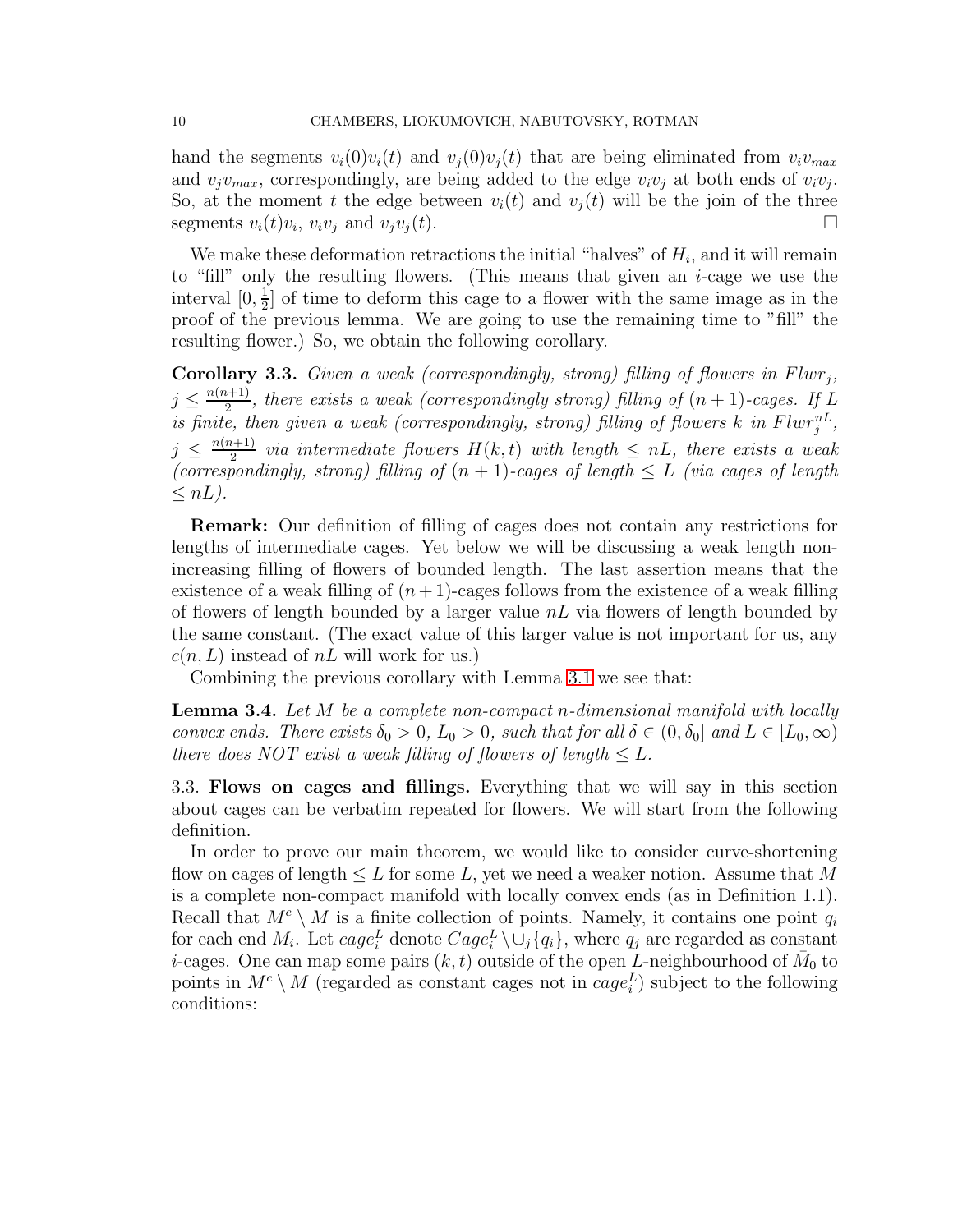**Definition 3.5.** Assume that M is as in definition 1.1, and L is finite. A weak L-curve-shortening flow on *n*-cages on M is a family of maps  $F_i : cage_i^L \times [0, \infty) \longrightarrow$  $Cage_i^L = cage_i^L \bigcup M^c \setminus M$  for all  $i \in \{2, ..., n\}$  such that for all  $k, t, s > 0$  $F_i(F_i(k,t), s) = F_i(k, t + s)$  as long as the images of all  $F_i$  in this formula are in  $Cage_i^L$  and that satisfies the following properties:

(0.1)  $F_i$  is continuous on  $F_i^{-1}(cage_i^L);$ 

(0.2) Assume that for some  $k \in cage_i^L$  and for all positive  $t F_i(k,t) = q_j$  for some j. Then k is contained in  $M_j$  and has empty intersection with the closed L-neighbourhood of  $\bar{M}_0$ . On the other hand, there exists  $\varepsilon_1 > 0$  such that for each  $k \in cage_i^L$  contained in  $M_j$ ,  $j > 0$ , such that k does not intersect the closed  $(L + \varepsilon_1)$ neighbourhood of  $\overline{M}_0$ ,  $F_i(k,t) = q_j$  for all  $t > 0$ .

(0.3) If  $F_i(k,t) = q_j$ , then for all  $T > t$   $F_j(k,T) = q_j$ .

(1)  $F_i$  is length non-increasing, i.e. for each  $k \in cage_i$  and  $t_1, t_2$  such that  $t_1 < t_2$ , the length of  $F_i(k, t_2)$  does not exceed the length of  $F_i(k, t_1)$ . Moreover, if k is not a stationary cage (in particular, not a constant cage), then the length of  $F_i(k, t)$  is strictly less than the length of  $k$  for all positive  $t$ .

(2) Let k be a non-stationary non-constant *i*-cage. Then there exists an open neighbourhood U of k in the space of i-cages and positive  $\lambda$  and  $\varepsilon$  such that for each i-cage  $k_1 \in U$  length $(k_1)$  – length $(F_i(k_1, \lambda)) \geq \varepsilon$ .

(3) If an *i*-cage k is a *j*-flower, then for all t  $F_i(k, t)$  is a *j*-flower (possibly  $q_i$  regarded as a  $j$ -flower).

(4) If k is stationary (possibly a point), then  $F_i(k, t) = k$  for all t.

(5) For each point p different from points  $q_i$  there exists  $r = r(p) > 0$  such that if an *i*-cage k is contained in the metric ball of radius  $\rho \leq r$  centered at p, then for some  $t = t(\varrho, p) > 0$   $F_i(k, t)$  is a constant cage (= a point). Moreover, this point is not one of the points  $q_j$ , and  $\lim_{\varrho \to 0} t(\varrho, p) = 0$ .

(6) If C is either  $\overline{M}_j$  for  $j \geq 1$  or a convex metric disc centered at a point  $x \in \overline{M}_0$  of radius  $\langle conv(x), \text{ and } k \in C, \text{ then } F_i(k,t) \text{ is in } C \text{ for all values of } t.$  Here  $conv(x)$ denotes the convexity radius of  $M$  at  $x$ .

**Lemma 3.6.** Let F be a curve-shortening flow on  $(n + 1)$ -cages of length  $\leq L$ on a complete non-compact Riemannian manifold  $M^n$  with locally convex ends  $M_i$ ,  $i = 1, 2, \ldots$  Assume that  $M^n$  does not contain a non-trivial stationary *i*-cages for all  $\leq n+1$ . Then there exists a weak filling  $H_i$ :  $Cage_i^L \times [0,1] \longrightarrow M^c$  for  $i \in \{1, \ldots, n+1\}.$ 

*Proof.* If  $k = q_j$ , the  $H_i(k, t) = q_j$  for all t. Now, it is sufficient to consider only cages  $k \in cage_i^L$ .

Step 1. For each i-cage k of length  $\leq L$  there exists  $t = t(k)$  such that  $F_i(k,t)$  is a point (possibly, one of the points  $q_j, j \geq 1$ ).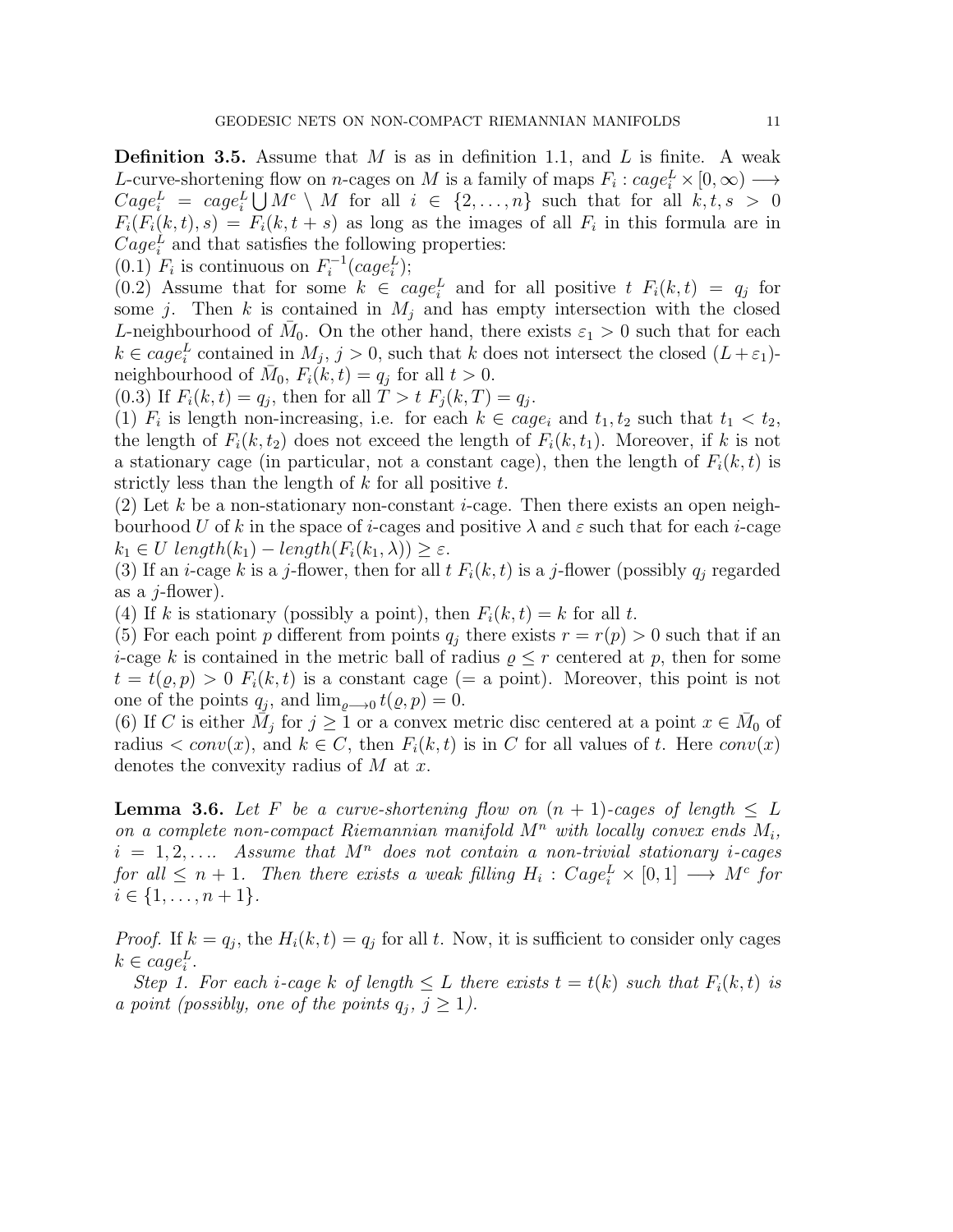Indeed, the alternative is that there exists an unbounded increasing sequence  $t_m$ such that  $F_i(k, t_m)$  is not a point. Therefore, these cages of length  $\leq L$  are in the closed  $(L+\varepsilon_1)$ -neighbourhood of  $\bar{M}_0$ . Pass to the limit of an appropriate subsequence. This limit,  $k_{\infty}$ , cannot be a point, as in this case for a sufficiently large  $F_i(k, t_m)$  will be in a small neighbourhood of this point, and the flow will contract  $F_i(k, t_m)$  to a point different from  $q_j$  in a finite time. If  $k_{\infty}$  is a non-trivial closed curve, then property (2) implies that the flow will simultaneously decrease the lengths of curve  $F_i(k, t_m)$  for all sufficiently large m in time  $\lambda$  by at least  $\varepsilon > 0$ . Yet lengths of  $F_i(k, t)$ decrease to the infimum equal to the length of  $k_{\infty}$ , and we obtain a contradiction.

Step 2. For each i here exists  $T = T(i)$  such that for all i-cages k of length  $\leq L$ either  $F(k,T)$  is a point, or its image does not intersect  $\bar{M}_0$ .

Assume that there exists an infinite sequence of *i*-cages  $k_m$  of length  $\leq L$  and an unbounded increasing sequence of times  $t_m$  so that  $F_i(k_m, t_m)$  is not a point. This implies that all  $k_m$  are in the (compact) closed  $(L+\varepsilon_1)$ -neighbourhood of  $\overline{M}_0$ . Passing to a subsequence, if necessary, we can assume that the sequence  $k_m$  converges to an i-cage  $k_*$ . If  $k_*$  is a point (that cannot be one of points  $q_i$ ), then all sufficiently large values of  $m$   $k_m$  will be in a fixed small neighbourhood of this point. Now property (5) of the definition above implies that the flow contracts all of them to points in a uniformly bounded time, and we obtain a contradiction. If  $k_*$  is not a point, but the flow contracts  $k_*$  to a point p different from all  $q_j$ , then at some moment of time t and all sufficiently large  $m F_i(k_m, t)$  will be in a fixed small neighbourhood of p, and property (5) in the definition again yields the contradiction. It remains to consider the case when the flow contracts  $k_*$  to one of the points  $q_j$ . In a finite (possibly zero) time the flow moves  $k_*$  out of the closed L-neighbourhood of M, yet we choose this moment of time  $t_*$  so that  $F(k_*, t_*)$  is not yet  $q_j$ . Therefore, for some  $m_0$  and all  $m > m_0 F(k_m, t_*)$  are also not in the closed L-neighbourhood of  $\overline{M}_0$ . Therefore, none of  $F_i(k_m, t_*)$  intersect  $\bar{M}_0$ . For  $l = 1, \ldots, m_0$  choose  $t_l = t(k_l)$  so that  $F_i(k_l, t_l)$ is a point. Now define T as  $\max\{t_*, t_1, \ldots, t_{m_0}\}.$ 

*Step 3.* Now we can define the weak fillings as follows. For each i define  $H_i(k,t)$ as  $F_i(k, T(i)t)$  for all  $t < 1$ . If  $F_i(k, T(i))$  is a point different from all points  $q_j$ , we define  $H_i(k, 1)$  as the constant cage p. Finally, if  $H_i(k, T(i))$  does not intersect  $\overline{M}_0$ , it is contained in some  $M_j$  for some  $j = j(k) > 1$ . In this case we define  $F_i(k, 1)$  as  $q_j$ .

 $\Box$ 

In the next section we are going to prove that:

**Theorem 3.7.** Let  $M^n$  be a complete n-dimensional Riemannian manifold with  $\delta$ locally convex ends for some positive  $\delta$ . Assume that there is no non-trivial geodesic flower on  $M^n$ . Then there for each finite L and each N there exists a weak curveshortening flow on N-cages of length  $\leq L$  on  $M^n$ .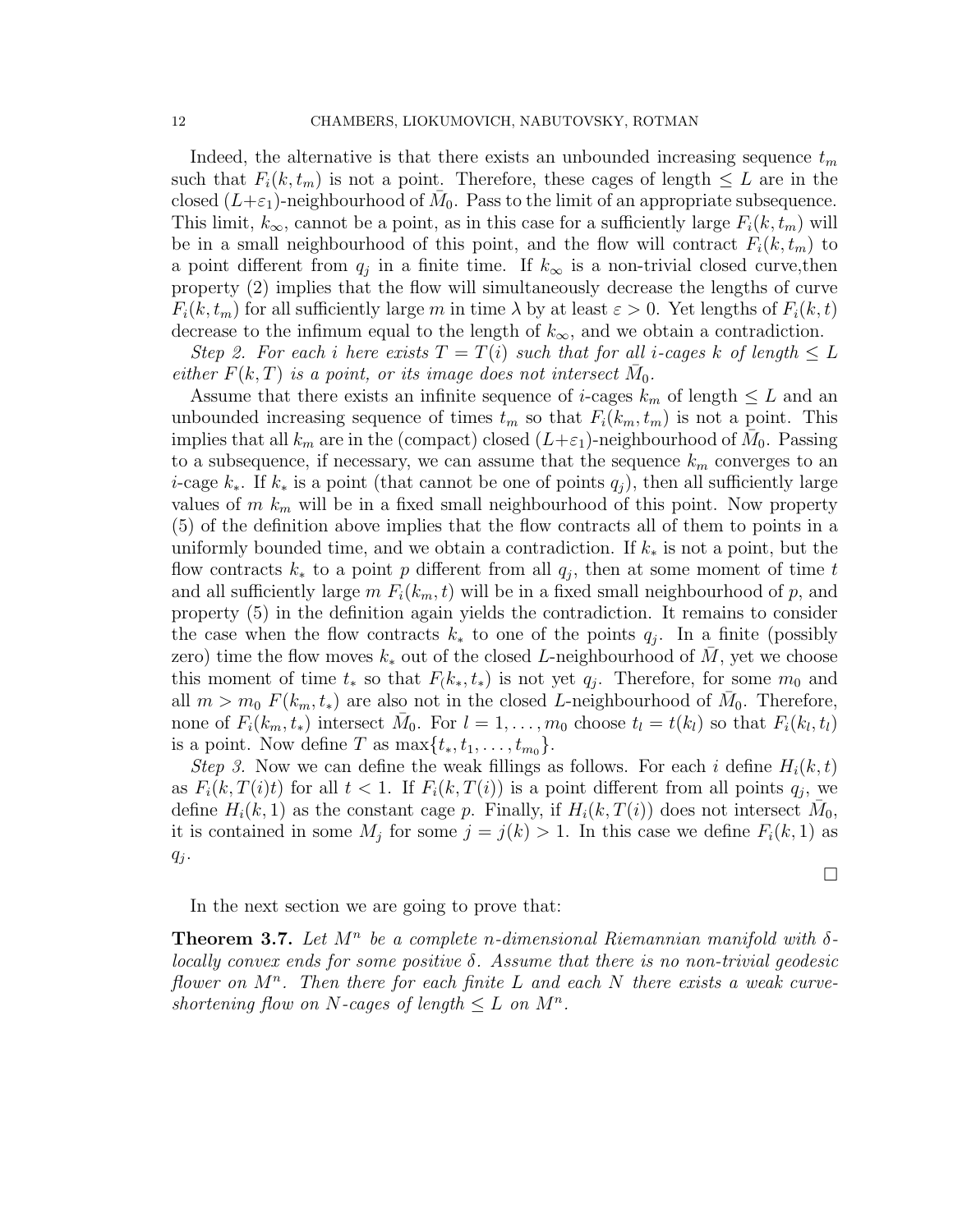Combining this theorem with Lemma 3.4 and the flower version of the previous lemma, we obtain Theorem 1.2. Thus, it remains only to prove Theorem 3.7. We are going to do this in the next section.

## 4. Weak curve-shortening flow on spaces of flowers

In this section we prove Theorem 3.7. We construct a weak curve shortening flow on the space of L-flowers. All flowers outside of the  $(L + 2\delta)$ -neighbourhood of M will be immediately sent to one of points  $q_l$  at infinity in the same component of the complement of  $\overline{M}_0$ . Therefore, it is sufficient to consider L-flowers in the  $(L+2\delta)$ neighbourhood of  $\bar{M}_0$ . Our description of this flow will be an adaptation of the process described in [NR] for cages on closed Riemannian manifolds, and does not contain any new ideas.

Let  $i_1$  denotes the infimum of the injectivity radii of points of M in this set, and I denotes max $\{\delta/2, i_1/4\}$ . Let N denote the integer part of  $\frac{L}{I}$ . Given a flower of length  $\leq L$ , we observe that the length of each petal does not exceed L. Consider first the obvious length-nonincreasing deformation of the space of all L-flowers in the  $(L + \delta)$ -neghbourhood of M into the space of broken geodesic flowers with each petal subdivided into  $N+1$  segments of equal length  $\leq I$  by exactly N intermediate points: One first subdivides the petal into  $N+1$  arcs of equal length using N intermediate points. Then one connects pairs of consecutive points by (unique) minimizing geodesics. If the initial curve was outside of  $M_0$ , then the  $\delta$ -convexity of the complement of  $M_0$  implies that the new curve will be outside of  $M_0$ . Note that replacing each broken geodesic segment of the original curve by the minimal geodesic segment in the new curve cannot increase the length. We can connect the old curve and the new curve by a length non-increasing homotopy by following the  $N+1$  arcs of the original petal for shorter and shorter periods of time and then following the minimal geodesic to the end point of the arc. This stage is similar to analogous stage in the Birkhoff curve shortening process. Therefore, we will call it Birkhoff deformation.

Such flowers are completely determined by the coordinates of the base point of the flower and  $N \times$  the number of petals of the flowers. From now on we can identify considered flowers with a subset of  $(M^n)^K$ , where K is  $1 + N \times$  the number of the petals, where "1" corresponds to the base point of the flower. The flow will mostly consist of stages during which we flow  $K$  points that determine the flowers along trajectory of a vector field on a domain in  $(M^n)^K$ . Yet, we do not want distances between pairs of points that are supposed to be connected by the unique minimizing geodesic to grow too much. It will be immediately clear from the construction of this field that the speed of movement of each point will not exceed  $2(n+1)$ . Therefore, we plan to stop after each time interval of length  $\frac{I}{10n}$ . This guarantees that the distances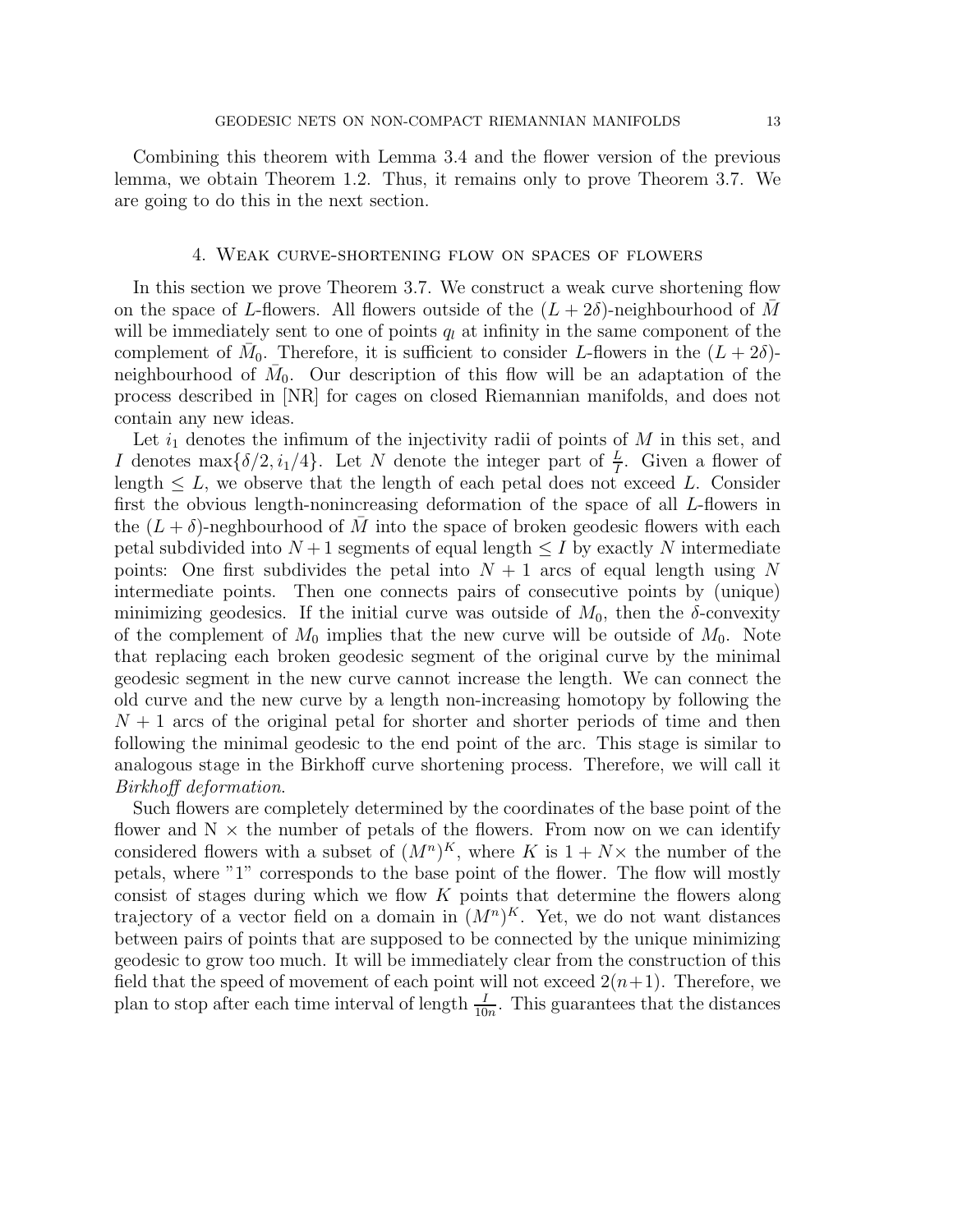between consecutive points will still be less that  $\delta$ , and less than  $\frac{i_1}{2}$ . Therefore, the corresponding points will uniquely determine a flower. Right after stopping the flow we check if the curve is outside of L-neighbourhood of  $\bar{M}_0$ . If it is, it will be immediately mapped by the flow to the corresponding point at infinity  $q_i$  and will stay there forever. Then we perform the Birkhoff deformation, that will again drop the distances between consecutive points on petals to less than I. At the end of the Birkhoff deformation we again check if the resulting curve is outside the Lneighbourhood of  $\bar{M}_0$ , and map it to the corresponding point at infinity, if it is outside.

Now we are going to describe the vector field on the considered domain of  $(M^n)^K$ . We are going to describe it on several overlapping open subsets covering the considered domain, and then combine these vector fields into one vector field by using a subordinate partition of unity.

We are first going to describe the flow on flowers where all petals are "not too small", where "not to small" means that the petal is not contained in  $\frac{a}{2}$ neighbourhood f the base point of the flower for some small  $\alpha$  that will be defined later.

The vector field depends on positions of all  $K$  points that determine the flower. For each of these points  $p$  consider the adjacent geodesic segments on all petals that contain p. The number of these segments will be equal to  $2\times$  the number of petals for the base point and 2 for each of the remaining  $K-1$  points. For each of these geodesic segments consider the unit tangent vector at  $p$  directed from  $p$  and sum up all these vectors. The result will be a vector  $V = V(p)$  in the tangent space  $T_p M^n$  of  $M^n$  at p. These K vectors will form the vector field at the point of  $(M^n)^K$  that corresponds to the considered flower, and will be used to deform it. The first variation formula for the length functional implies that the time derivative of the length functional of the flower at  $t = 0$  will be equal to  $-\Sigma_p ||V(p)||^2$ , where we sum over all K points p that determine the flower. Thus, the deformation will be length non-increasing, and will be length decreasing unless all petals of the flower are geodesics, and the flower is a stationary geodesic flower. As we assumed that there are no stationary geodesic flowers, the deformation will be uniformly length decreasing. Further, assume that the base point of the flower is on the boundary of  $M_0$ , yet all adjacent endpoints of geodesic segments are outside of  $M_0$ . Then all the tangent vectors at the base point point outside of  $M_0$ , and so is their sum. Thus, a flower outside of  $M_0$  cannot, even partially, enter  $M_0$  when deformed along this vector field.

Now consider all flowers where ALL petals are in a sufficiently small neighbourhood of the base point  $b$ . In this case the base point does not move, and the remaining  $K-1$  points move along the unique minimizing geodesics to the base point. (In other world, the component of the vector field corresponding to the base point in the zero tangent vector, for all other points p the components of the vector field at  $p$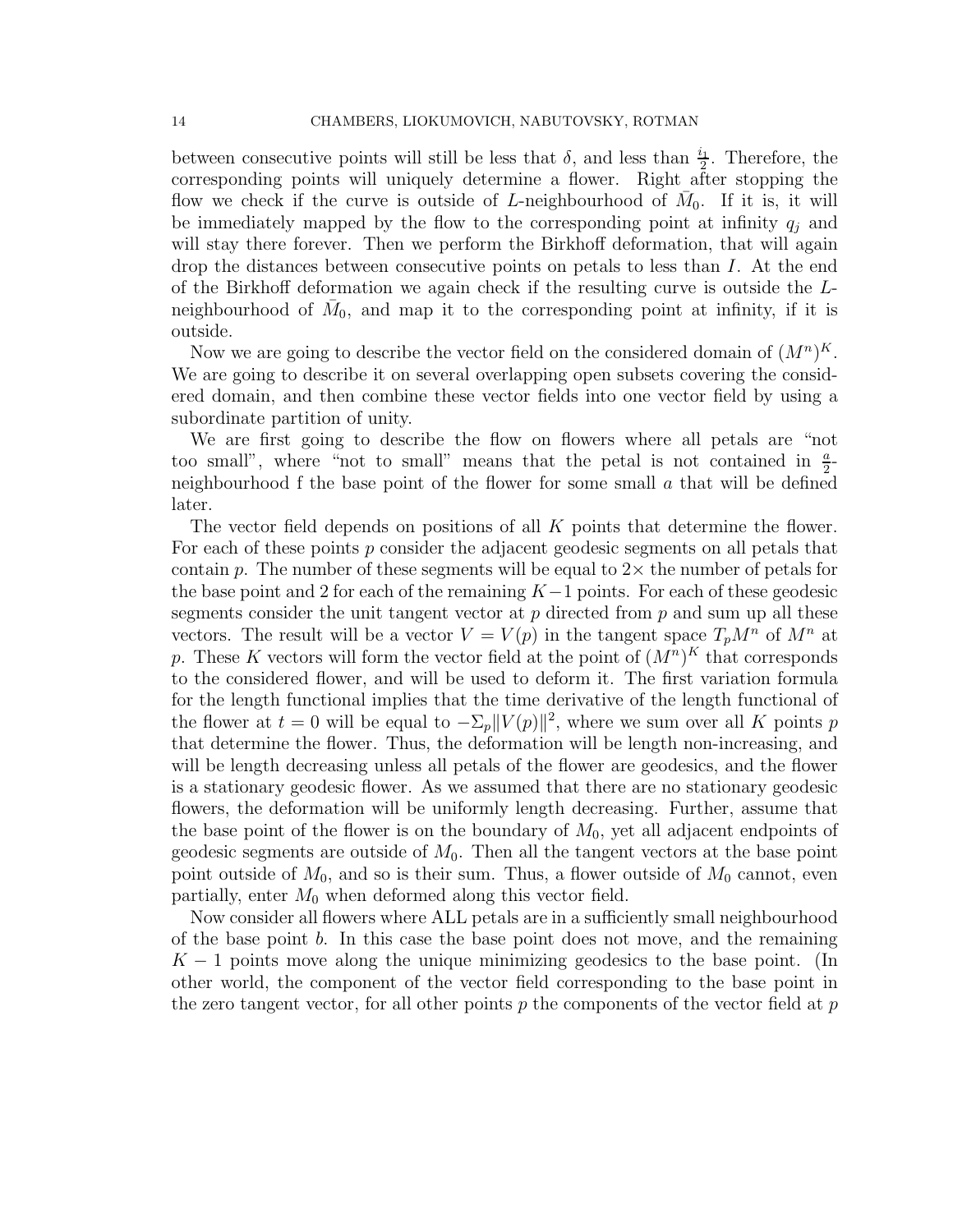are unit tangent vectors to the minimizing geodesics connecting  $p$  and  $b$  and directed towards b. The size of the neighbourhood does not exceed I, and is chosen so that the flow is length-decreasing. It is easy to see that one can choose the uniform size of such neighbourhoods over all points b in the closed  $(L+2\delta)$ -neighbourhood of  $\bar{M}_0$ .

If some petals are very close to the base point, the remaining  $l$  petals are not, we move the flower as if it is a flower with just the  $l$  "long" petals. We calculate the vector field at the base point and all intermediate points on long petals as above (that is, as the sums of the unit tangent vectors to all incident geodesic segments). The tangent vectors to short petals are not included into the sum at the base point. The components of the vector field at N points  $p$  on each short petal are then calculated as follows: First, consider the vector  $V(b)$  calculated for the base point b as the sum of unit tangent vectors to arcs of all long petals adjacent to b. (Each long petal contributes two unit tangent vectors at both its endpoints that coincide with b). Consider the unique minimizing geodesic between b and p and parallel translate  $V(b)$  to p along this geodesic. Denote the result by  $V_1$ . Let  $V_2$  denote the unit tangent vector at p to the geodesic between p and b. We direct this vector towards b. Define  $V(p)$  as  $V_1 + V_2$ . Looking at holonomies for geodesic triangles  $bp_i p_{i+1}$ , where  $p_i$ ,  $p_{i+1}$  are adjacent points on all short geodesic segments along "short" petals, we see that there exists  $a > 0$  such that if all "short" petals are in the a-neighbourhood of the base point (and the base point is in the L-neighbourhood of  $\overline{M}_0$ ), then the first variation of the length for the flow defined by this vector field will be negative.

Now we can consider a covering of the set of all consider K-tuples of points in  $M^n$ by the open neighbourhoods of strata that correspond to degenerate flowers where some or all petals are constant as well as an open set corresponding to flowers where all petals are "long" (or, more precisely, not contained in a small neighbourhood of the base point). Now we can use a subordinate partition of unity to combine the constructed vector fields on open sets into one vector field. The flow along this vector field will be length-decreasing.

Acknowledgements. This work was started during the authors' visit to the Bernoulli Center of the EPFL in Summer 2017. Another part of this work was done while two of the authors (Alexander Nabutovsky and Regina Rotman) visited the Max Planck of Mathematics of Mathematics in June-July, 2021. The authors would like to thank both the Bernoulli Center of the EPFL and the Max Planck Institute of Mathematics for their kind hospitality.

The research of Yevgeny Liokumovich was partially supported by NSF Grant DMS-1711053 and NSERC Discovery grant RGPAS-2019-00085.

The research of Alexander Nabutovsky was partially supported by his NSERC Discovery Grant RGPIN-2017-06068. The research of Regina Rotman was partially supported by her NSERC Discovery Grant RGPIN-2018-04523.